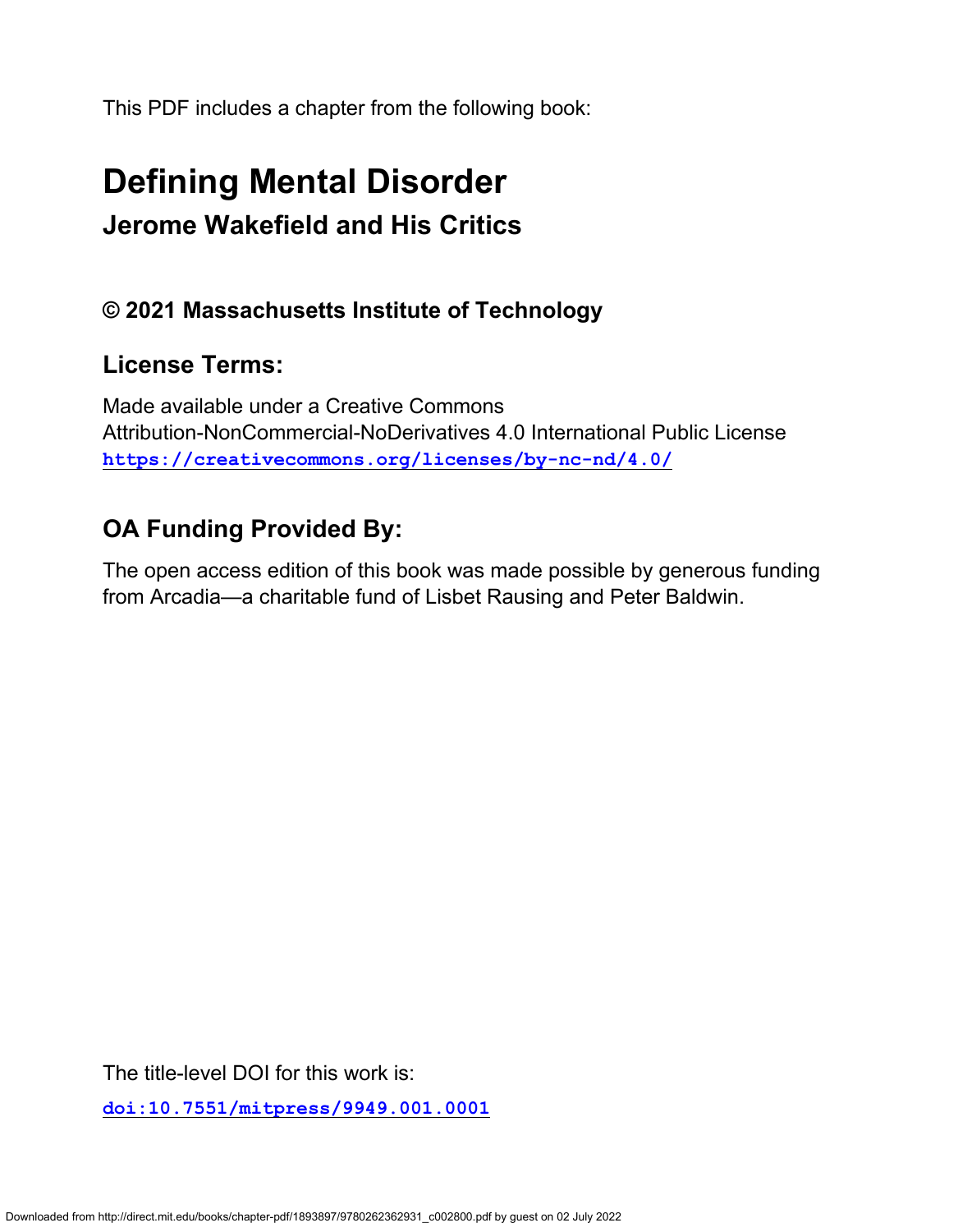## **29 Are There Naturally Selected Disorders? Supplementary Reply to Rachel Cooper**

**Jerome Wakefield**

In this supplement to my reply to Rachel Cooper, I leave the topic of harm on which her chapter focuses and turn to another area of Cooper's critique of the harmful dysfunction analysis (HDA; see my main reply to Cooper in this volume for references) that is not addressed in Cooper's chapter but is prominently cited by another critic in this volume. Some critics, rather than presenting claimed counterarguments directly themselves, "outsource" crucial arguments by simply referring to others' writings as having established that there are counterexamples to the HDA. One such critic is Leen De Vreese, who in her chapter in this volume proclaims that "it cannot be denied that Wakefield's approach has also been refuted in the literature on the basis of counterexamples demonstrating that people's intuitions are not always in accordance with the HDA.…These can be found in the literature (see, e.g., Cooper 2007; Schwartz 2007)." I do deny that there is any such refutation of the HDA in Cooper's writings. Thus, although Cooper's paper in this volume does not address the dysfunction component of the HDA, I now consider Cooper's arguments against the dysfunction component that are referred to by De Vreese. For good measure, I will also address the proposed counterexamples to the HDA's evolutionary dysfunction component in the passage De Vreese cites from Schwartz.

In the relevant passage, Cooper (2007), after arguing that evolutionary dysfunction is not by itself sufficient for disorder (I agree; there has to be harm as well), then turns her attention to the HDA and asks, "Could we claim that a condition is only a disorder if it is a *harmful* dysfunction?" (33). She answers that "such an account of disorder cannot be accepted either, as it is not even necessary that a condition be a biological dysfunction for it to be a disorder" (33). She argues for this claim as follows:

This is because in some cases the genetic bases of disorders may confer a biological advantage and thus be selected. In such a situation, from a biological point of view, there is maybe no dysfunction when cases of the disorder occur. This may well be the case with several types of mental disorder. Conditions including manic-depression, sociopathy, obsessive-compulsivity, anxiety, drug abuse and some personality disorders seem to have a genetic basis and yet occur at prevalence rates that are too high to be solely the result of mutations. This has led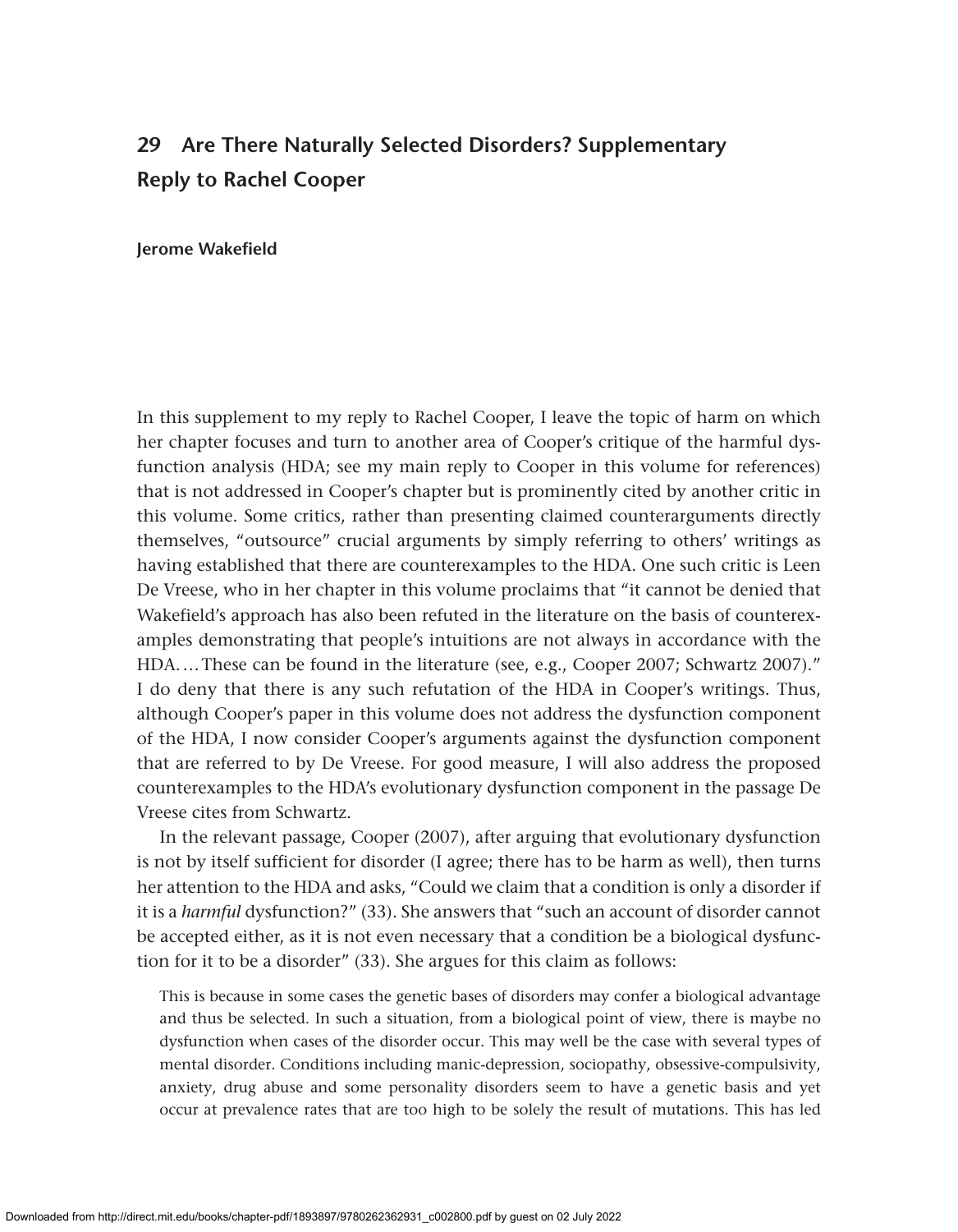evolutionary psychologists to suggest that the genetic bases of these mental disorders must be adaptive in some way or other. (33)

This is a manifestly invalid argument based on a common fallacy. From the premise that certain elements of the genetic basis of a disorder were naturally selected, it does not follow that the disorder itself was selected. For example, in the case of genetic disorders such as sickle cell anemia and cystic fibrosis, it is thought that having one copy of certain genes was selected to protect against certain pathogens, but when an individual by chance inherits two doses of that gene, that constitutes a dysfunction and a disorder. Neither the resulting disorder nor its specific genetic basis of two doses of the gene was naturally selected. However, the fact that one dose of the gene confers advantages and was selected for explains the higher-than-expected rate of the disorder. Some have theorized that schizophrenia or bipolar disorder may similarly be partly the result of inheriting combinations of genes that when present individually, in lower frequencies, or in other combinations confer some advantage such as more fluid or creative thought. However, even if some genes underlying a disorder were naturally selected individually or in certain configurations and when they appear in those configurations confer advantages and are not dysfunctions, it may still be the case that there is a specific configuration of the same genes that is a dysfunction and was selected against.

For example, a recent study of the genetics of autism (Polimanti and Gelernter 2017) found that individual genes that confer a risk for autism are associated with cognitive advantages and were positively selected: "Using genome-wide data, we observed that common alleles associated with increased risk for ASD present a signature of positive selection.…ASD risk alleles could positively affect these [cognitive] mechanisms, causing better cognitive ability in carriers as a consequence" (4, 8). However, certain polygenic combinations to the contrary yielded autism: "However, an excessive burden of these risk variants is correlated with the onset of the developmental disorders included in the autism spectrum as the evolutionary cost" (8). Thus, "According to our interpretation of our data, such small-effect alleles were accumulated across the genome (polygenic adaptation) to the benefit of most but to the detriment of some" (9). Cooper's objection is based on a simple misunderstanding of the difference between, for example, single-gene function versus polygenic dysfunction.

Cooper then proceeds to offer some examples that, based on the existence of genetic components, are supposed to show that naturally selected conditions can be disorders:

The genetic basis of pathological conditions may be selected for a number of reasons. Most obviously, a condition may be selected because it enhances sufferers' biological fitness in some present environment. Linda Mealey (1995a) suggests that the genes for sociopathy are selected for this reason. Sociopaths tend to be more violent and promiscuous than other males, and in tough environments these traits may be adaptive. Other conditions might be of no benefit at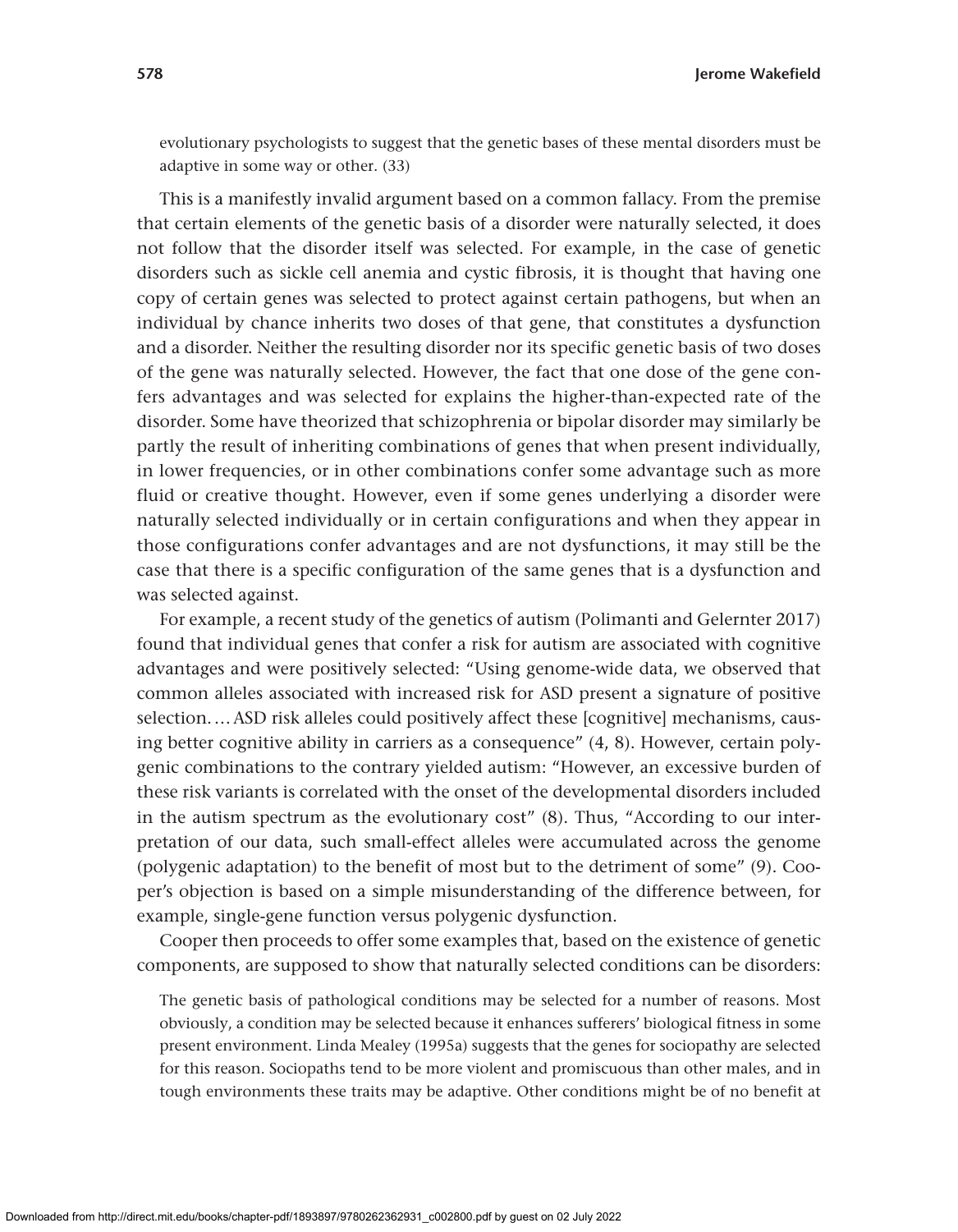present but have been biologically beneficial in earlier times. Agoraphobia and other anxiety disorders, for example, may be of no benefit now, but could have been adaptive when human beings lived in more hazardous environments. (Cooper 2007, 33)

Psychopathy, the counterexample Cooper singles out for mention, is one of the most regularly cited proposed counterexamples to the HDA due to Mealey's theory. Psychopathy has long been generally considered a disorder, ever since its distant origins in the concept of "moral insanity," yet here it is being claimed to be naturally selected. So, I will examine in some depth this prototypical example of what critics like Cooper think is wrong with the HDA. (I will address Cooper's other example of anxiety disorders later.)

In response to proposed claims of selected disorders, like Cooper's example of psychopathy, the HDA implies the following counterclaim: because the judgments that a condition is a disorder and that the condition is a biologically designed naturally selected adaptation are incompatible, as one comes to believe that a condition currently considered a disorder is in fact biologically designed, one will also abandon one's belief that it is a disorder. The HDA's prediction of changed disorder intuitions surely qualifies as a bold, novel, and unexpected prediction that has a very low independent prior probability and does not generally follow from other extant accounts of disorder. Consequently, if the prediction is confirmed, it provides strong evidence for the HDA. That is, Cooper's example of Mealey's theory of psychopathy, rather than being a counterexample to the HDA, is a powerful test case for the HDA's counterclaim. (The psychopathy example is also a congenial topic for me to consider because I have examined the related issue of the diagnostic status of youth antisocial behavior [Kirk et al. 1999; Wakefield et al. 1999; Wakefield et al. 2002; Wakefield et al. 2006].)

The story starts a bit before Mealey. In her seminal work on youth antisocial behavior diagnosed as conduct disordered by the *Diagnostic and Statistical Manual of Mental Disorders* (*DSM*), Terrie Moffitt (1993), although not applying an evolutionary perspective, drew a distinction between a pathological form due to brain dysfunction and a nonpathological form that was a strategic response to modern environmental circumstances in which there is a lengthy gap between physical maturity and social independence:

*Life-Course-Persistent Antisocial Behavior as Psychopathology.* The life-course-persistent antisocial syndrome, as described here, has many characteristics that, taken together, suggest psychopathology.…The syndrome of life-course-persistent antisocial behavior described here has a biological basis in subtle dysfunctions of the nervous system. (Moffitt 1993, 685)

*Adolescence-Limited Antisocial Behavior Is Not Pathological Behavior.…*Instead of a biological basis in the nervous system, the origins of adolescence-limited delinquency lie in youngsters' best efforts to cope with the widening gap between biological and social maturity. (Moffitt 1993, 692)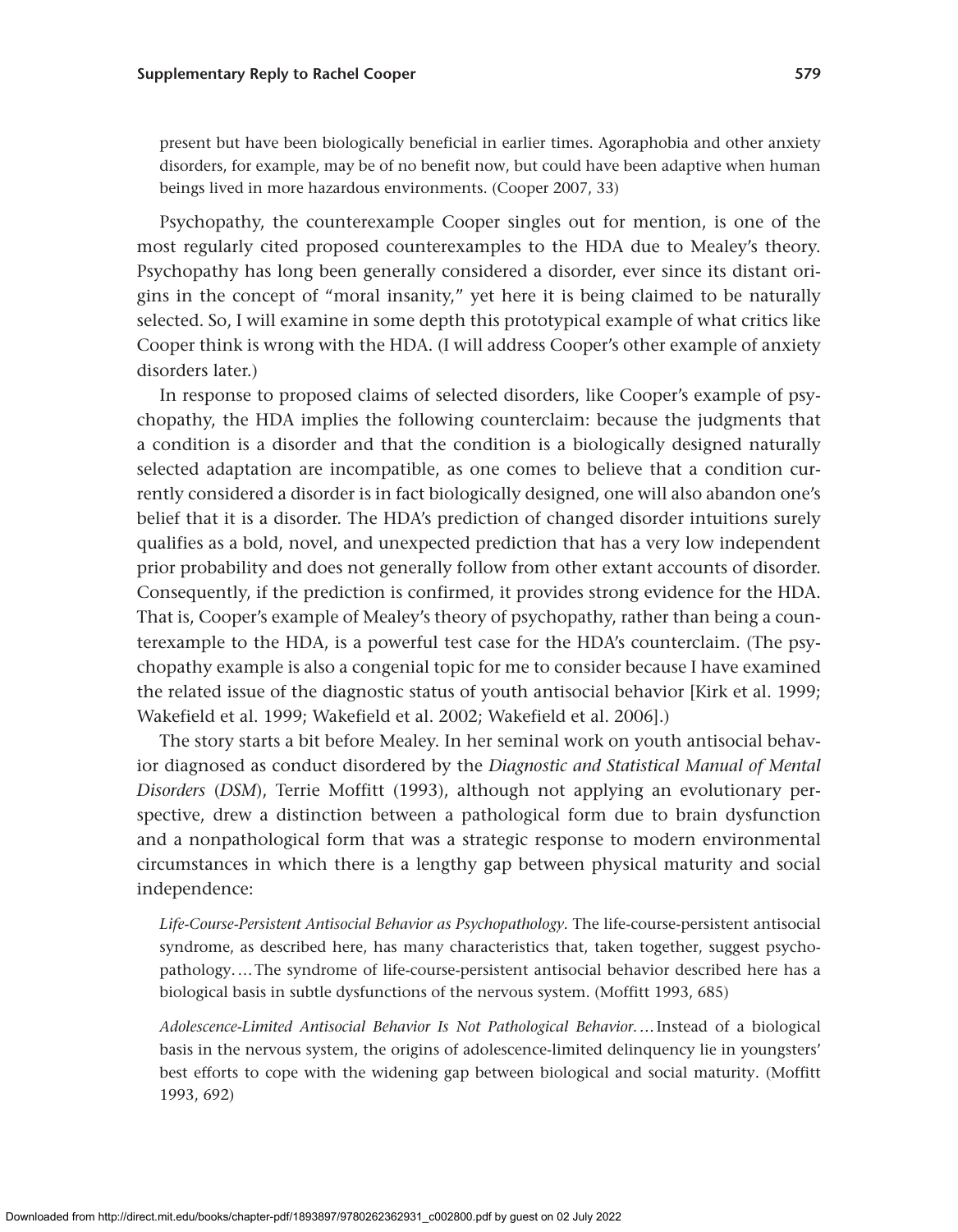Moffitt's analysis illustrated that even a condition long considered a disorder (namely, adolescent conduct disorder as measured by *DSM* antisocial behavioral criteria) is no longer seen as a disorder once no internal dysfunction is inferred.

A couple of years later, Linda Mealey (1995a) published a watershed analysis distinguishing two types of adult psychopathy or sociopathy, one of which consists of largely genetically determined personality traits and the other of which is more environmentally responsive and strategic. She argued, against standard wisdom, that the former "primary" genetic form is in fact a naturally selected adaptation that confers advantages when the psychopath is among mostly nonpsychopathic community members. She thus hypothesized it to be a "frequency-dependent adaptation" that has a potentially successful niche only when it is relatively rare and occurs in the context of a population in which the majority are other naturally selected variants that are not sociopathic. In this case, unlike the cases of cystic fibrosis, sickle cell anemia, and schizophrenia, natural selection is hypothesized to act directly on the condition that has been considered a disorder rather than on a partial genetic basis of the condition that was selected for independent reasons. Thus, this is indeed an ideal test case for Cooper's claim that disorders can be naturally selected adaptations.

The result of this test is that neither Mealey's views nor the views of her colleagues support Cooper's claims. Rather, they confirm the HDA's prediction that disorder and natural section are antithetical hypotheses. Cooper fails to report the fact that Mealey, in her response to comments on the very paper cited by Cooper, dichotomously titles a section "Adaptation or Abnormality?" and poses the straightforward either/or question, "Is sociopathy an adaptation or an abnormality?" (Mealey 1995b, 58). Like Moffitt, Mealey predictably hypothesizes that her category of secondary sociopaths, whose behavior is a strategic response to social circumstances and who are not a genetically shaped personality type, is prima facie a nondisorder. More surprising is what Mealey says about primary sociopaths, who share largely genetically determined personality features and that she recognizes is the condition most likely to be labeled as disordered by others:

Sociopaths…clearly have both social and psychophysiological "deficits" if the standard we use is the nonsociopath. But in some ways, if sociopathy is indeed a type, using a nonsociopathic standard would be like using a male standard to assess the "normal functioning" of a female, or an adult standard to assess the "normal functioning" of an infant. If sociopaths are not a type designed by natural selection to fill a particular niche, then we could probably agree that they do not function normally; but if they are a type, then…the medical model is no longer appropriate. (Mealey 1995b, 584)

Thus, Mealey, the author Cooper cites to support her claim that a disorder can be an adaptation, in fact directly contradicts Cooper's claim. Instead, consistent with the HDA, Mealey sees the two hypotheses that psychopathy is a medical disorder and that psychopathy is a naturally selected niche adaptation as conflicting hypotheses on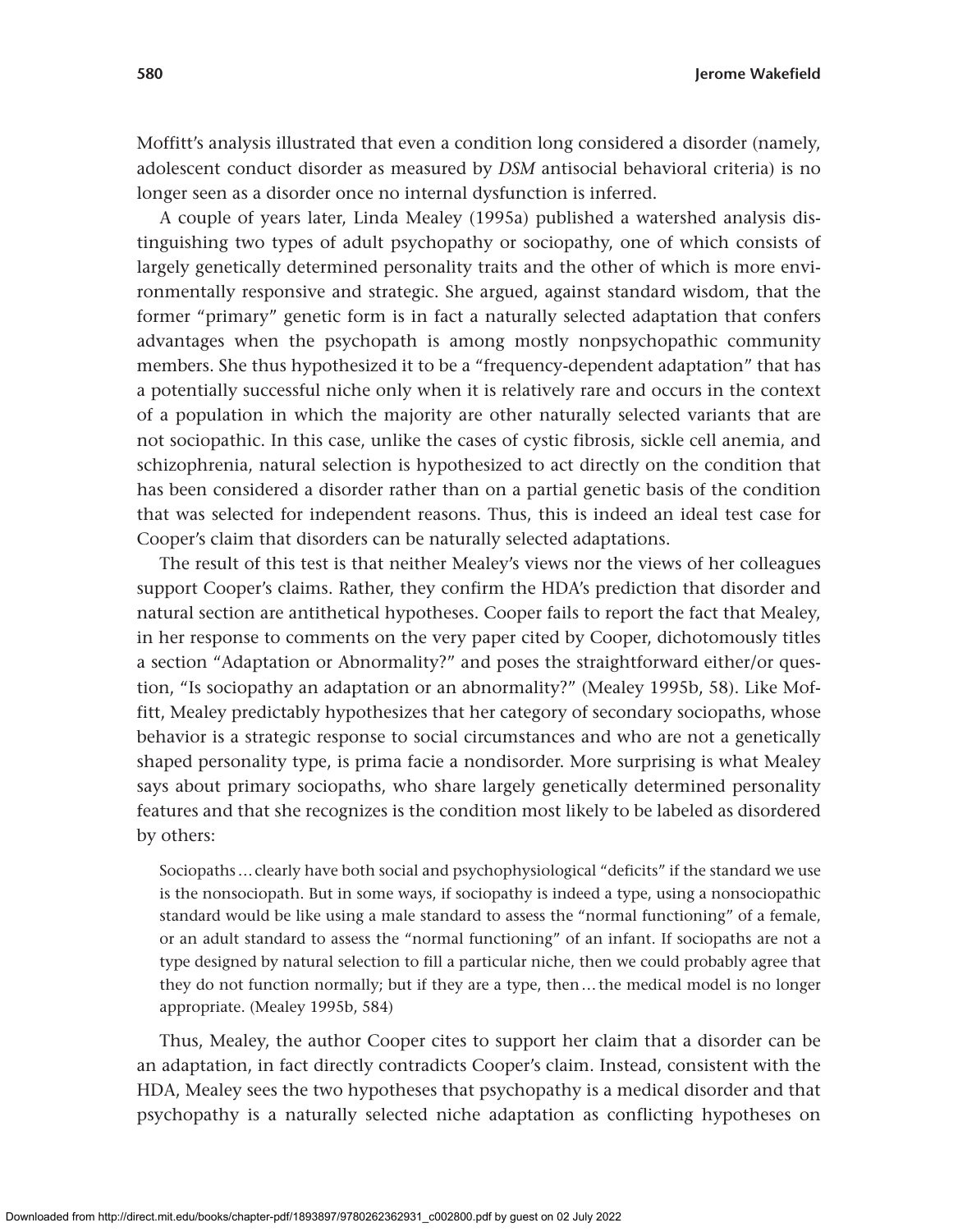conceptual grounds, such that once one believes primary psychopathy is a naturally selected variation, then despite the history of considering the condition a pathology, "the medical model is no longer appropriate." She pointedly suggests that the distinction between psychopaths and other people is best conceptualized not as psychopathological deviation from normality but as analogous to the often dramatic distinctions between naturally selected variants of normal human beings, such as male versus female and adult versus child.

This reaction is not distinctive to Mealey. Richard Machalek (1995), commenting on Mealey (1995a), similarly expresses the incompatibility between a condition being a medical disorder and being naturally selected:

As the term itself suggests, the medical model attributes sociopathy to a "pathogen," in this case an emotional deficit that may be genetically rooted and physiologically expressed.…Evolutionary theory takes us beyond mere diagnostic descriptors and prompts us to ask whether such antisocial behaviors may, in some fundamental sense, be advantageous to those who express them.…Framing sociopathy in evolutionary terms accordingly frees us from the explanatory constraints imposed by the medical model that would have us attribute its causes to some "pathogen," when it is not at all clear that the sorts of genetic and physiological processes attributed to sociopathy are necessarily pathological. Rather, we can explore an alternative explanatory possibility. (Machalek 1995, 564)

Here, "pathogen" is a stand-in for "dysfunction." The intuition that the medical disorder hypothesis and the naturally selected adaptation hypothesis are mutually exclusive is widely shared and has been expressed by researchers in subsequent publications on this topic. For example, Kinner (2003) says, "From an evolutionary perspective psychopathy seems to be an adaptation rather than a disease" (67).

Similarly, Lalumière et al. (2001) rely on this basic distinction in formulating their empirical study of developmental trajectories aimed at testing which of the two hypotheses is more likely to be true:

Psychopaths are manipulative, impulsive, and callous individuals with long histories of antisocial behavior. Two models have guided the study of psychopathy. One suggests that psychopathy is a psychopathology, i.e., the outcome of defective or perturbed development. A second suggests that psychopathy is a life-history strategy of social defection and aggression that was reproductively viable in the environment of evolutionary adaptedness (EEA). These two models make different predictions.…These results provide no support for psychopathological models of psychopathy and partial support for life-history strategy models. (Lalumière et al. 2001, 75)

Reimer (2008) echoed this view: "On any such 'selectionist' model, psychopaths are certainly different than the rest of us, biologically speaking. However, they are not, in any biological sense, disordered" (187). Here, "disordered in a biological sense" is presumably a stand-in for biological dysfunction.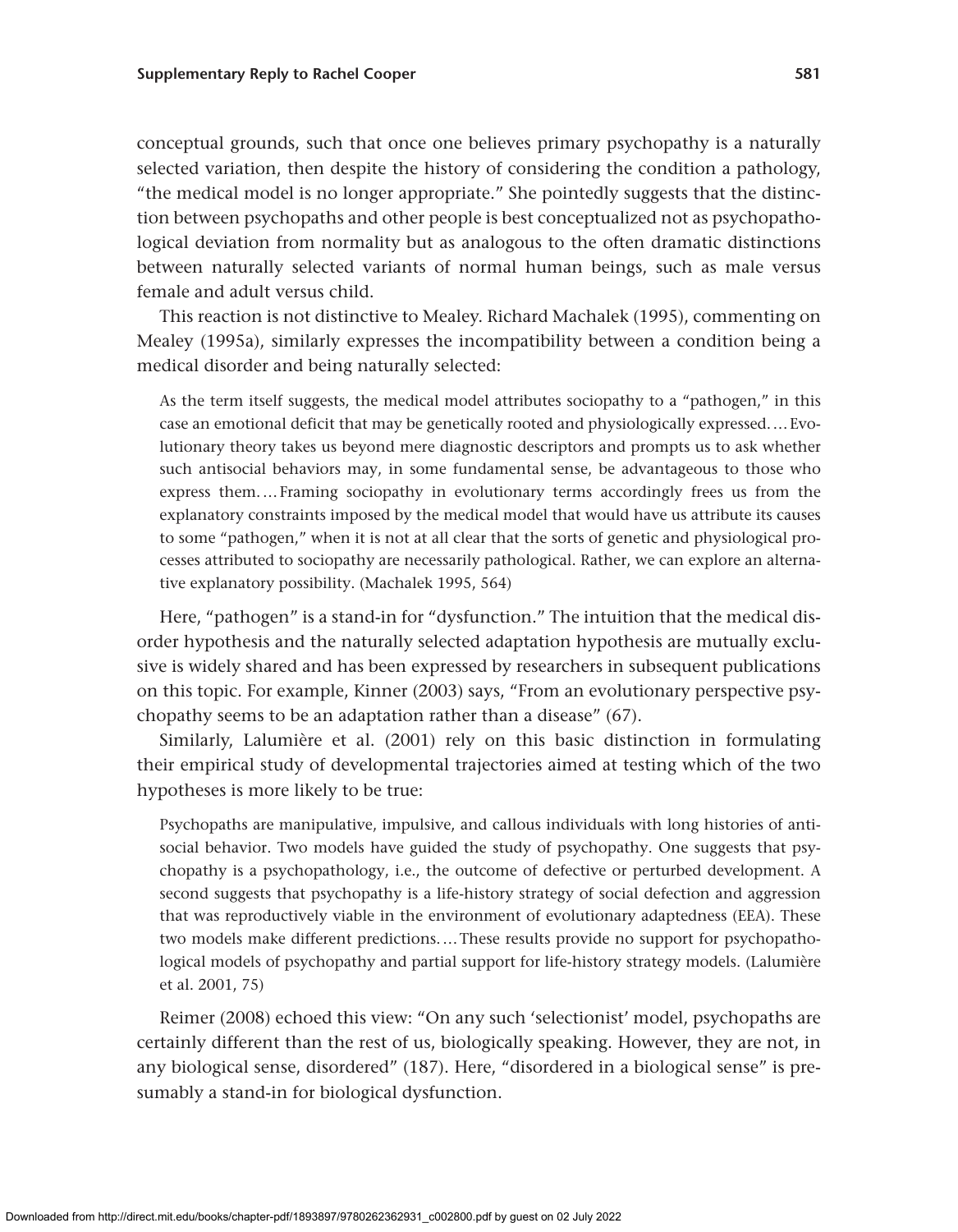Krupp et al. (2012) further illustrate the way that researchers reconsidered and questioned the pathological status of psychopathy in light of the natural selection analysis and transformed the distinction between selected and disordered into researchable hypotheses:

Psychopaths routinely disregard social norms by engaging in selfish, antisocial, often violent behavior. Commonly characterized as mentally disordered, recent evidence suggests that psychopaths are executing a well-functioning, if unscrupulous, strategy that historically increased reproductive success at the expense of others. Natural selection ought to have favored strategies that spared close kin from harm, however, because actions affecting the fitness of genetic relatives contribute to an individual's inclusive fitness. Conversely, there is evidence that mental disorders can disrupt psychological mechanisms designed to protect relatives. Thus, mental disorder and adaptation accounts of psychopathy generate opposing hypotheses: psychopathy should be associated with an increase in the victimization of kin in the former account but not in the latter.…These results stand in contrast to models positing psychopathy as a pathology, and provide support for the hypothesis that psychopathy reflects an evolutionary strategy. (1)

The Lalumière et al. (2001) and Krupp et al. (2012) papers illustrate that the HDA allows for the hypothesis of disorder versus natural selection to give rise to testable empirical hypotheses.

In a response to Krupp et al. (2012), Leedom and Almas (2012), although accepting the same overall conceptual distinctions, argued that psychopathy is in fact a disorder after all because it is a spandrel (i.e., a side effect of adaptation) rather than an adaptation per se that was specifically selected for: "Psychopathy may persist because it represents a dominance-related spandrel." The fact that spandrels are not strictly speaking adaptations but side effects of adaptations allows Leedom and Almas to pathologize psychopathy, for they agree that natural selection implies nondisorder.

Krupp et al. (2013), in a paper responding to critics, insisted that their surprising finding of a negative association between psychopathy and violence against genetic relatives "failed to support the hypothesis that psychopathy is a mental disorder, suggesting instead that it supports the hypothesis that psychopathy is an evolved life history strategy" (1), again expressing the assumed opposition between the naturally selected and the disordered. In addition, Krupp et al. lucidly explain why, if psychopathy is a personality type due to an adaptation, then even if brain differences are found between psychopaths and others, the condition should not be pathologized:

We take it as given that the brains of psychopaths differ from those of nonpsychopaths in systematic ways. Without such differences, psychopaths could not be reliably set apart in their cognition and behavior from nonpsychopaths. But difference is not isomorphic with dysfunction. For instance, although the brains of men and women have much in common, they must also be different on average, as must the brains of young and old, married and single, androphile and gynephile, Anglophone and Francophone, and so on, even if these brain differences are solely the result of differences of experience. While the life sciences have begun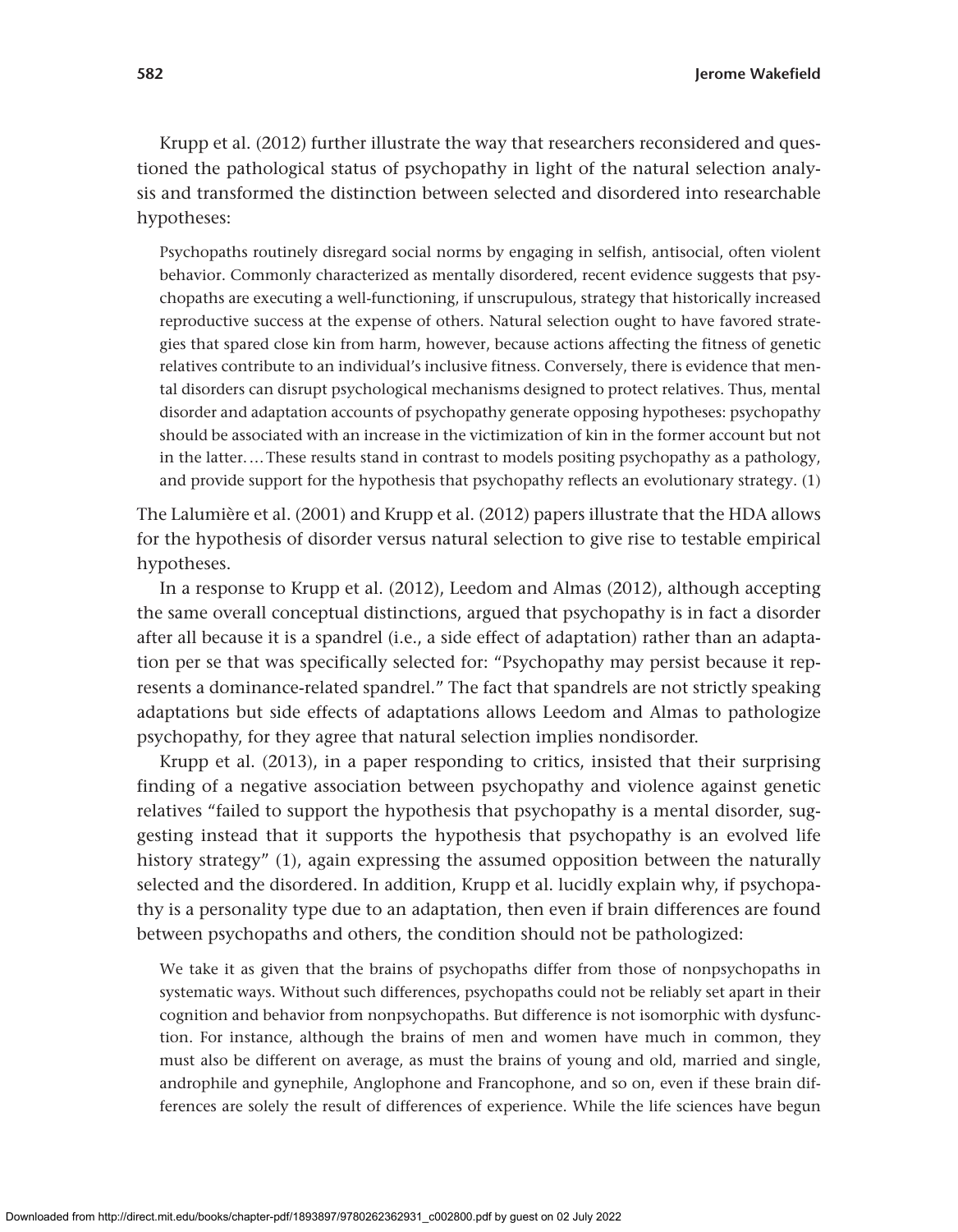to recognize that such differences do not inherently reflect disorder, the relationship between difference and disorder nevertheless continues to bedevil the study of mental health.

An argument for dysfunction must marshal supporting evidence, and this must be distinguishable from evidence of difference. (2013, 1)

I conclude from this review that Cooper's own cited counterexample to the HDA not only fails to support her claim that evolutionary dysfunction is not a necessary condition for disorder but, given the unusual occurrence of a major shift in classificatory intuitions by expert researchers, strongly supports the HDA. The literature on psychopathy confirms what I have previously argued primarily on the basis of the history of classificatory judgments about fever, namely, that the HDA correctly predicts that no matter how firmly a condition is initially located within the category of disorder, if it comes to be believed that the condition is biologically designed, then the belief that the condition is a disorder will be challenged and will undergo revision. Of course, such alterations of firm beliefs due to anomalies are likely to be resisted and take place gradually. On the other hand, the examples of fever, adolescent antisocial behavior, and psychopathy illustrate that the change in a condition's disorder status can occur rather rapidly in a research community where new theories of etiology rapidly become known and accepted.

I now consider a further argument in which Cooper adds kin selection to the list of natural-selection evolutionary processes that supposedly can yield disorder:

Or a condition might be selected through kin-selection processes. As individuals are genetically similar to their kin, an individual can increase the number of copies of their genes by helping their relatives to breed successfully. Thus, through kin selection, a condition that is of no direct benefit to an individual may be selected because it benefits the individual's relatives. (33–34)

Before getting to Cooper's specific example of a possible kin-selected disorder, it is worth pointing out that, consistent with the HDA, it is generally assumed that showing that a feature is due to kin selection demonstrates that it is part of normal variation and not pathological. An example is the ongoing attempt to empirically demonstrate E. O. Wilson's (1975) hypothesis that the prevalence of homosexuality, despite obvious reproductive disadvantages, is due to kin selection. The hypothesis is that although homosexual individuals have not themselves reproduced as much as others, they expended the time liberated from caring for their own children to take care of the children of their kin and thus, by increasing their kin's reproductive success, indirectly caused their own genes to be reproduced. A primary and explicit motive behind this research program is to prove that homosexuality is, via kin selection, a naturally selected normal variant of sexuality and thus, it is inferred, not a disorder.

Cooper's proposed example of a disorder that might be due to kin selection is generalized anxiety disorder (GAD):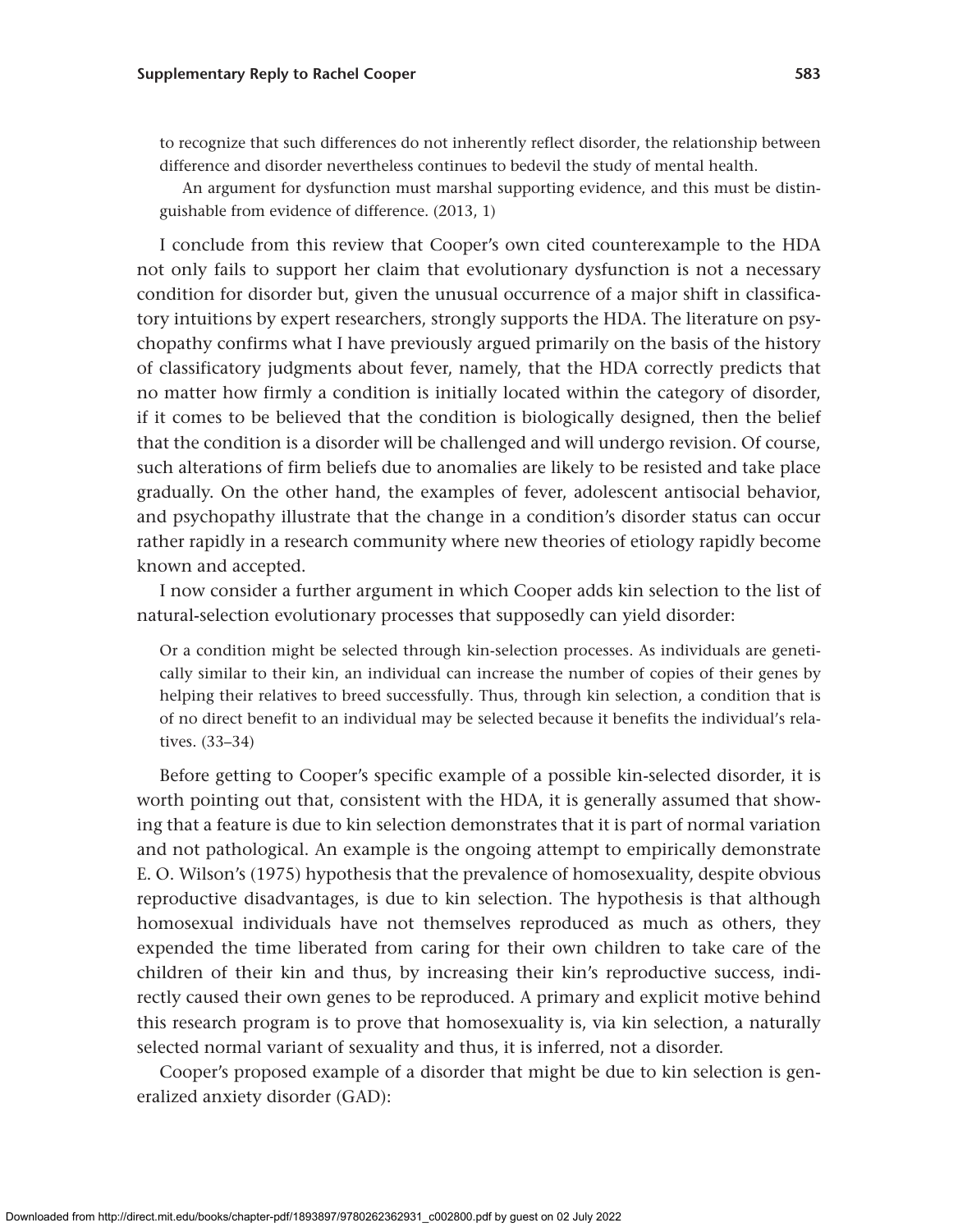The genetic basis of generalized anxiety disorder might be promoted for this reason. Generalized anxiety disorder causes sufferers to worry a lot, about, among other things, the welfare of their families. While worrying may be of no direct benefit to people with generalized anxiety disorder, it might help their relatives to have someone looking out for them. (34)

The problem with this example is that GAD as defined by recent *DSM*s covers a wide range of conditions, some of which are disputable as instances of disorder, and so the question is whether the solid intuitions about disorder and the plausible explanation of kin selection line up and apply to the same conditions. Often, claims that a category of conditions is both a disorder and naturally selected are due to a failure to distinguish between mild and severe subsets within a category, with the more severe intuitively being disorders while the milder seemingly might be selected but are not persuasive cases of disorder. The argument thus seems to work only because it is based on a subtle equivocation between the two subsets of cases, in which one subset pulls intuitions toward "disorder" while the other subset seems plausibly explainable by natural selection, and both intuitions are then carelessly attributed to the entire category based on a generic label.

GAD offers a good illustration of this fallacy. Anyone who has experienced or treated genuine GAD—I've done both—would scoff at Cooper's argument. When Sigmund Freud initially defined anxiety neurosis (the early name for GAD) as a distinct disorder, separating it off from the wastebasket somatic distress category of neurasthenia, it consisted of continual intense free-floating anxiety not directed at any particular object. If the patient experienced specific worries, they were often primarily inner-directed anxieties about health in reaction to the experience of chronic somatic arousal. There is no imaginable way that this debilitating disorder of undirected anxiety arousal would yield increased safety for kin due to threat monitoring, any more than it would make you safer from fire for your smoke detector to be going off all day even when there is no smoke at all.

However, over time and under the influence of cognitive theoreticians, *DSM* revisions to the diagnostic criteria have expanded the GAD category and refashioned classic GAD to be more "cognitive," requiring that the anxiety take the form of unrealistic but directed worry about multiple concerns such as one's family's welfare. This "worry disorder" category (in fact, an attempt was made during the *DSM-5* revision to rename the category "worry disorder" because it had come so far from the original undirectedanxiety intention) encompasses conditions that are close to normal-range anxieties in our highly vigilant species and are not persuasive cases of disorder, and those are the ones that one might speculate with Cooper might have been a product of kin selection. If this explanation was to be accepted, no doubt these conditions would come to be seen more firmly as nondisorders. In contrast, GAD strictly construed in terms of the kinds of severe anxiety conditions that prompted the formation of the category in the first place confers no conceivable benefit and lacks any plausible kin-related adaptive advantage.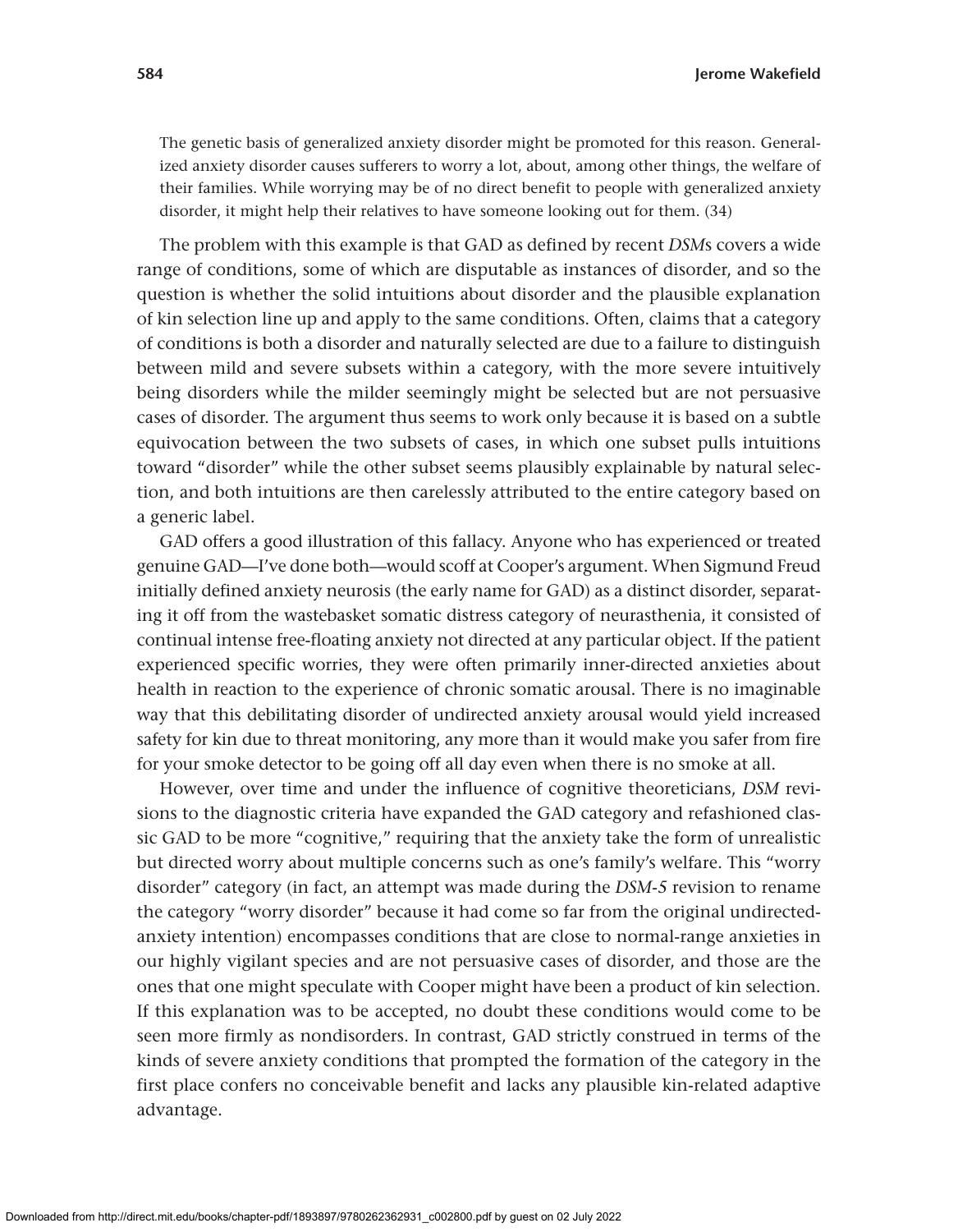This sort of equivocation is also observed in arguments claiming that depression is a naturally selected disorder. Of course, it is plausible that sadness—even intense sadness, of the kind that occurs in grief—is a naturally selected feature of human life, and the circumstantial evidence is clear cut in favor of natural selection for some range of depressions. However, carefully examined, none of the extant theories of the natural selection of depressive symptoms—whether, for example, that people withdraw to process complex social dilemmas, or withdraw after loss of status to avoid additional harm analogous to primates withdrawing after losing a dominance hierarchy dispute, or withdraw after loss because reduced resources portend danger, or withdraw after a failure to process a redirection of one's actions toward more achievable goals account for the severe conditions that led to the formation of the category. Depression started as "melancholia" in Greek medicine and was redefined by Kraepelin, and the conditions that fell under the disorder were typically extremely immobilizing, often psychotic, enduring, or recurring over time with no necessary relationship to environmental events such as losses or failures and often involved suicidality. So, while the claim that depressive disorder is naturally selected may seem on first glance to be plausible and in conflict with the HDA, if one is willing to "go into the details," one finds it is generally based on an equivocation between the subset of depression that is nondisordered and naturally selected and the subset of depression that is at this time beyond the explanatory power of any plausible natural selection hypothesis and has always been generally judged as clearly disordered, consistent with the HDA.

A philosopher might attempt to do an end run around the scientific and nosological details and ask: Whatever the actual facts, isn't it *conceivable* that we could tomorrow discover that a prototype mental disorder is in fact a naturally selected condition? This is Cooper's ultimate point, made explicit in her summary statement: "In any event, that it is *conceivable* that some disorders might be biologically adaptive is enough to show that it is not *necessary* for a condition to be a biological dysfunction for it to be a disease. It makes sense to think that some disorders may be evolutionarily beneficial, and this shows that biological dysfunction is not a necessary component of our concept of disorder" (Cooper 2007, 34).

However, Cooper's argument from conceivability is invalid because it is based on an incorrect suppressed premise about what is conceivable. She assumes that a prototype mental disorder must remain a mental disorder no matter what we discover about it (this is the same assumption made by Garson; see his chapter and my reply in this volume)—that is, she assumes that it is inconceivable that there are empirical discoveries that would imply that what we currently consider a prototype disorder is in fact a nondisorder. This, combined with the reasonable claim that it is conceivable that almost any organismic feature could be discovered to be naturally selected, yields her conclusion that it is conceivable that a disorder could be naturally selected. These presuppositions to her thought experiment, in which disorder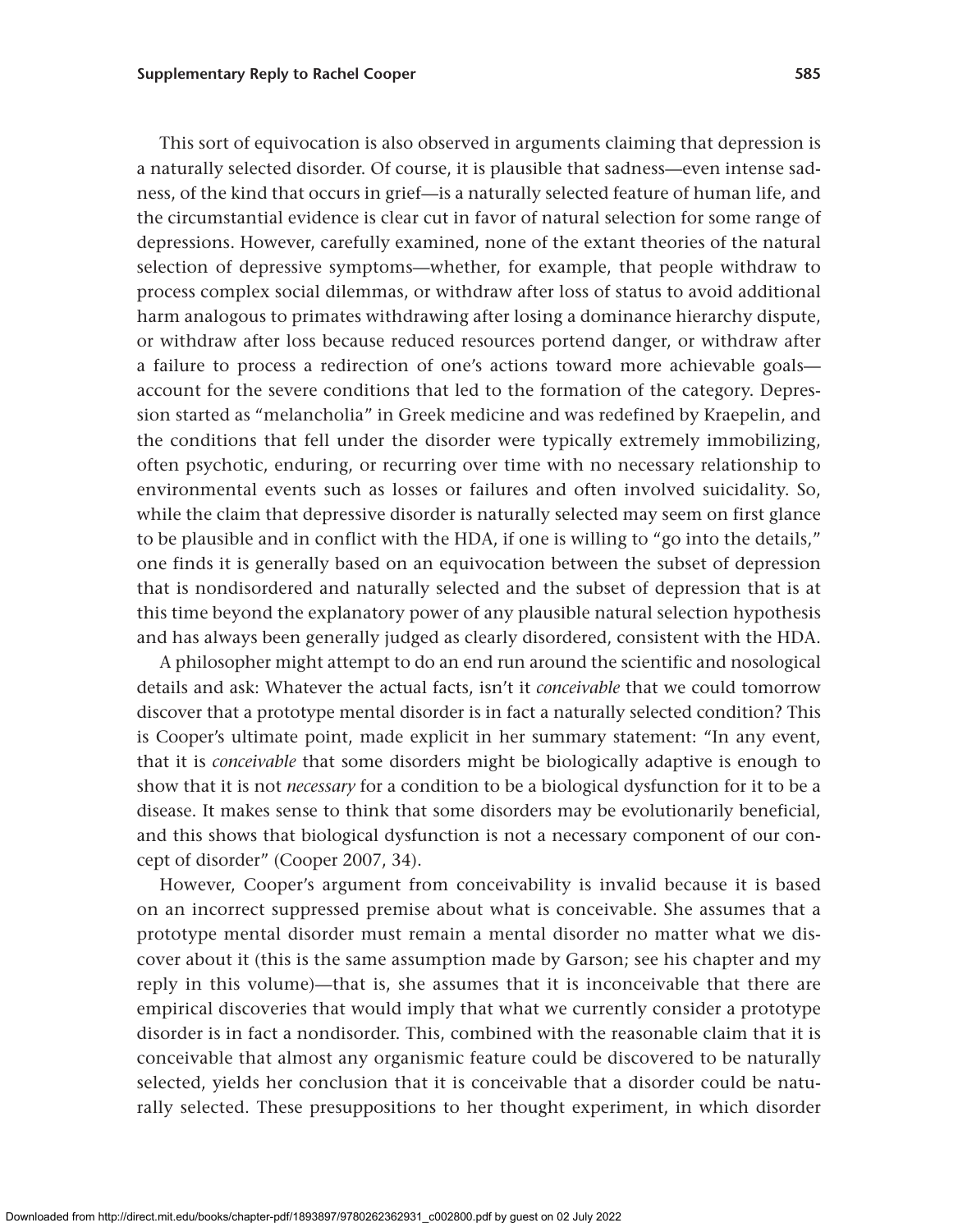status necessarily remains constant while biological design status is allowed to vary, bias its outcome.

However, the thought experiment imagined by Cooper has occurred multiple times as an actual natural experiment, and the results disconfirm her claim. Fever was once considered a prototypical toxin-induced physical disorder until it was discovered to be a biologically designed response to infection, and then it was no longer considered a disorder. Psychopathy was considered a prototypical mental disorder when it was thought to be a failure of biologically designed moral, empathic, impulse-control, or other evolved mechanisms, but experts who became convinced that psychopathy is a naturally selected variant revised their classification and consider psychopathy a nondisorder. Attention-deficit/hyperactivity disorder (ADHD) has been considered a prototype childhood neurodevelopmental disorder, but, despite the fact that in our social environment, ADHD-like behaviors are indisputably harmful in terms of school performance, those who believe that some variants are due to naturally selected novelty-seeking genes that were adaptive in some past environment also have tended to reclassify those variants as nondisorders. That is, the evidence suggests that it is *not conceptually conceivable* that a genuine medical disorder is itself a naturally selected biological adaptation. Yes, we could discover tomorrow that a condition *that we currently consider a clear case of disorder* is in fact is a biologically designed variant. However, we would then question whether it is a disorder. Cooper argues that, because some disorders are biologically selected and therefore not evolutionary dysfunctions, the HDA is thus refuted. However, in every case Cooper cites, the loss of the dysfunction label tracks the loss of the disorder attribution. The results of multiple natural experiments that are actual empirical versions of Cooper's thought experiment strongly support the HDA's account and falsify Cooper's armchair claim.

### **Reply to Peter Schwartz's Proposed Counterexamples to the HDA's Dysfunction Requirement**

I noted that De Vreese, in addition to citing Cooper's objections to the HDA's dysfunction requirement, also asserts that Peter Schwartz's (2007) proposed counterexamples undeniably refute the HDA. Schwartz himself is confident that he has an endless supply of knock-down counterexamples to the HDA, comparing any attempt by me to defend such an analysis to "the scene in the movie Fantasia where the sorcerer's apprentice is trying to eliminate the magical brooms: crush one, and two spring up" (2007, 56). Recall, however, that the brooms' threatening multiplication was due to the apprentice's ineptitude and his shameful hubris. When the experienced sorcerer returned, the brooms were easily subdued and turned out to pose no real threat at all. Thus encouraged, I consider the objections Schwartz conjures up and examine whether the claimed threat to the HDA is real or illusory.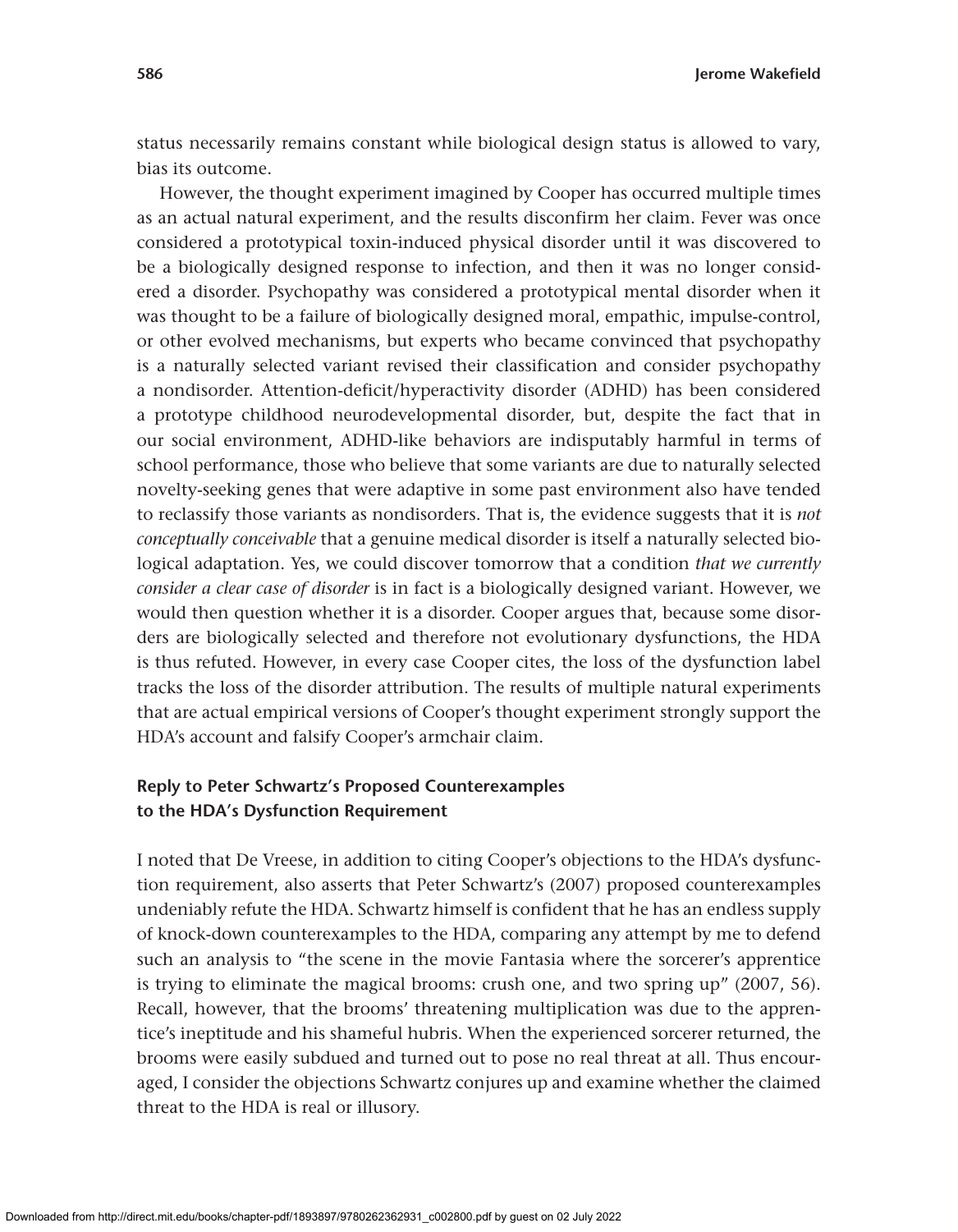Schwartz, like Cooper, argues that the HDA fails to adequately explicate "disorder" because it mistakenly requires dysfunction as a necessary condition of disorder. In the passage cited by De Vreese, Schwartz offers two proposed counterexamples that, he claims, are disorders without dysfunctions, which I consider below. (He also presents some concerns regarding the HDA's harm component that I discuss elsewhere in this volume.)

Schwartz's first counterexample to the dysfunction requirement is female anorgasmia: "Female anorgasmia will still not count as disease if orgasm has no function in women" (Schwartz 2007, 56). At another point, when critiquing Boorse's account of disorder, he elaborates,

For example, it may be that female orgasm makes no specific contribution to survival or reproduction, and thus the mechanisms that bring it about have no biological function. But at the same time, a woman's inability to orgasm may be a serious problem for her, and one which physicians should treat as a disease. (2007, 54)

One must of course agree with Schwartz that when lack of orgasm is a problem for a woman, a physician should try to help. But where does Schwartz get the conclusion that it should be treated "as a disease"? He appears to assume without argument that treatment of a condition must imply that the condition is a disorder. This makes no sense. Physicians treat many nondisorders, from the pain of childbirth to normal grief, and both the *DSM* and the *International Classification of Diseases* (*ICD*) have lengthy lists of "Z Code" categories for commonly treated conditions that are not disorders (*DSM-5* states that these conditions "may be encountered in clinical practice" but "are not mental disorders" [American Psychiatric Association 2013, 715]). As Schwartz himself says, "Doctors have long been involved in inducing sterility and fixing ugly noses, but they do so without claiming that fertility or ugliness are diseases" (2007, 54). As Robert Spitzer, the leading expert on psychiatric diagnosis of the past century, put it in the title to a commentary, "Diagnosis and the need for treatment are not the same" (Spitzer 1998).

In fact, the diagnostic status of anorgasmia—especially during intercourse—is a much disputed question. It is very common for women to have difficulties reaching orgasm during intercourse without some additional clitoral stimulation. Scholarly analyses of the relevant evidence, ranging from Donald Symons's (1979) classic book on the evolution of human sexuality to Elizabeth Lloyd's (2005) recent review, have concluded that female orgasm is likely not a biologically designed feature of female sexuality but rather a variable side effect of other design features, and this is generally taken to imply that orgasm difficulties are not disorders but normal variation.

The psychiatric consensus at this time is represented by *DSM*'s official ambivalence about this diagnosis due to the ambiguity of whether there is a dysfunction. Despite our culture's valuing of the experience of orgasm during intercourse, the evidence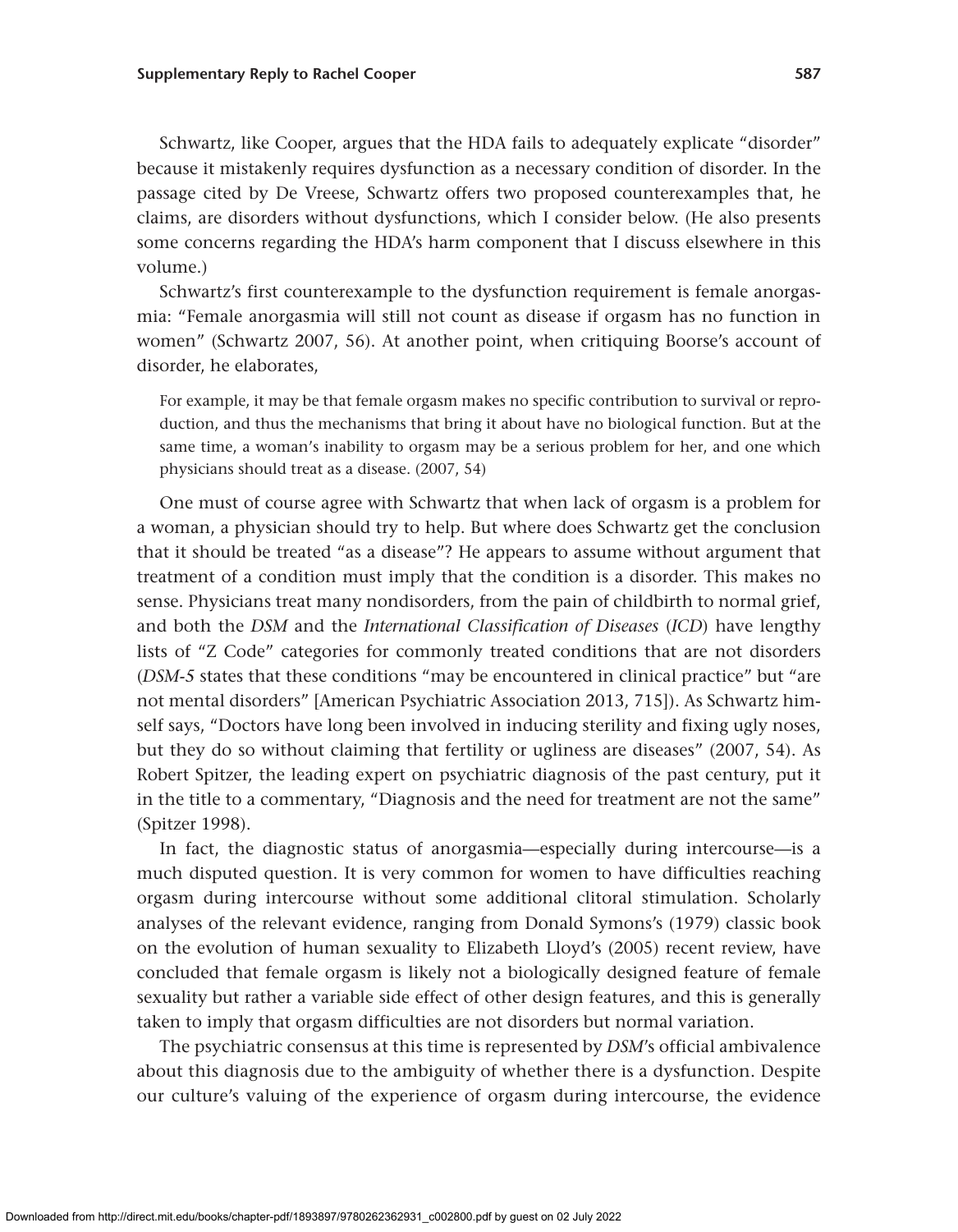has led most experts to conclude that lack of orgasm is not necessarily a disorder and is instead normal female variation. *DSM-IV* expressed this in the cautionary note to the orgasmic dysfunction criteria that "women exhibit wide variability in the type or intensity of stimulation that triggers orgasm" (1994, 505). *DSM-5* is considerably more explicit: "Many women require clitoral stimulation to reach orgasm, and a relatively small proportion of women report that they always experience orgasm during penile-vaginal intercourse. Thus, a woman's experiencing orgasm through clitoral stimulation but not during intercourse does not meet criteria for a clinical diagnosis of female orgasmic disorder" (2013, 430). Thus, contrary to Schwartz's claims, there is no shared intuition that anorgasmia is a medical disorder even when treated. The example of female anorgasmia shows that even culturally highly undesirable conditions that are often treated are not considered disorders if there is not thought to be a dysfunction.

Note that even if orgasm itself is not a selected function but virtually all women are capable, say, of masturbatory orgasm as a side effect of biological design, then if some dysfunction, such as an inhibition resulting from a psychological trauma, prevents the successful exercise of that capacity in a culture that values sexual pleasure, that would be a harmful dysfunction and a disorder despite the fact that orgasm itself is not a biologically designed effect. This is analogous to reading disorder being a genuine disorder when the harm of inability to be able to learn to read results from some neurological dysfunction, even though reading itself is not a biologically designed function.

Schwartz next argues that a mild case of pneumonia can be a disorder that lacks dysfunction. Before getting to Schwartz's example, it is worth observing that mild cases that fall close to a fuzzy boundary area between disorder and nondisorder are likely to raise perplexing challenges for almost any account of disorder. They may be considered disorders only because, as Spitzer and Endicott (1978) put it, in their "fully developed or extreme form" (18), they are clear disorders. However, Schwartz's "mild pneumonia" example raises issues of a different kind than those raised by boundary fuzziness or early stages of pathology.

Schwartz imagines a case of pneumonia in which the patient "has the bad cough and fever but no problem with his breathing" because there is fluid in only some alveoli so "he has preserved lung function" despite the infection. Schwartz argues that this is a counterexample to the HDA:

Assume that his doctor properly diagnoses and treats him, and he gets better. But then…it's not clear where the dysfunction was. The lungs were able to carry out their function of gas exchange, and the immune system carried out its function of fighting the infection. Although the cough and fever were unpleasant, they were also important components of the body's response to the microbe.…

So although a serious case of pneumonia involves biological dysfunction, it's not clear that a mild case does too. And we can come up with many cases like this. (55)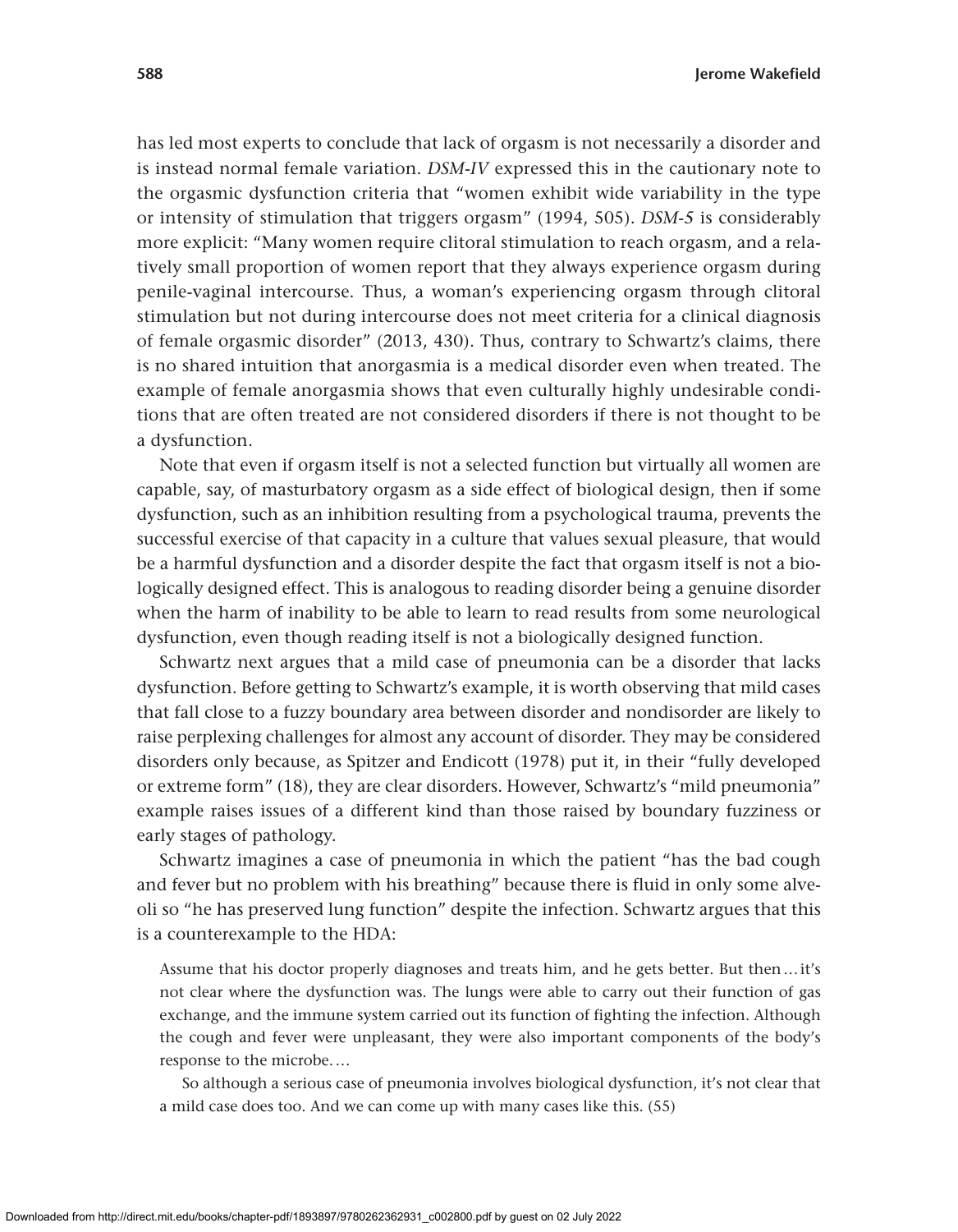Schwartz relies here on the fact that some infectious diseases—such as common colds, the flu, and perhaps in some very mild instances pneumonia—have as their primary symptoms the results of biologically designed defensive mechanisms (e.g., cough, runny nose, fever) that are involved in fighting an infection. Thus, it could conceivably be the case that none of the typically cited symptoms of a specific infectious disease are themselves dysfunctions but rather biologically designed defenses.

Both Christopher Boorse and I have addressed this objection and offered the same response. The symptoms are the result of fighting an infection, and the underlying infection and its effects on the cells and organs—which is what both the body's defenses and the doctor's treatment aim to end—constitute a clear dysfunction of cellular and other processes. Indeed, without certain bodily defenses putting a stop to an infection's advance, even the common cold's destruction of cells could advance deep into the body and pose a threat to the individual's life. So, there is certainly a threatening dysfunction in the form of the infection taking place, and it is that dysfunction to which the various defenses are reacting. The fact that one fends off a serious attack does not mean that no attack took place.

Responding to this reply to the proposed cold- and flu-type counterexamples to the HDA, Schwartz says,

But this makes the necessary condition so easy to satisfy that it verges on triviality. During menstruation, after all, there is massive cell death as the uterine lining is shed. And during the third-trimester of pregnancy the large uterus interferes with the normal function of the bladder storing urine and of the veins carrying blood back from the legs. But menstruation and pregnancy are normal, healthy conditions. (55)

Taking Schwartz's examples seriously, one might ask: if in both colds and menstruation there is underlying cell death and overt symptoms, and in both cases we treat the condition (yes, Schwartz here contradicts his earlier position on anorgasmia that anything treated is a disorder), yet we consider one and not the other a disorder, what then is the difference that changes our classificatory intuitions? The answer is that menstruation, including the shedding of the uterine lining and the consequent cell deaths that the shedding inevitably entails, is considered an inevitable part of a biologically designed process, whereas the death of mucosal cells due to viral invasion that triggers the symptoms of flu or pneumonia is not. The symptoms of infection pointed to by Schwartz are also biologically designed responses, but they are responses to a nondesigned assault by an infectious pathogen.

Having made a clean sweep of Schwartz's as well as Cooper's supposed counterexamples, I conclude that there is no successful objection to the HDA's dysfunction requirement in the passages cited by De Vreese, and her argument based on the presupposition that such counterexamples are available is left without foundation. More important, the claim by Cooper that the HDA is refuted by the fact that there are or can be prototypical disorders that are naturally selected is falsified by the evidence.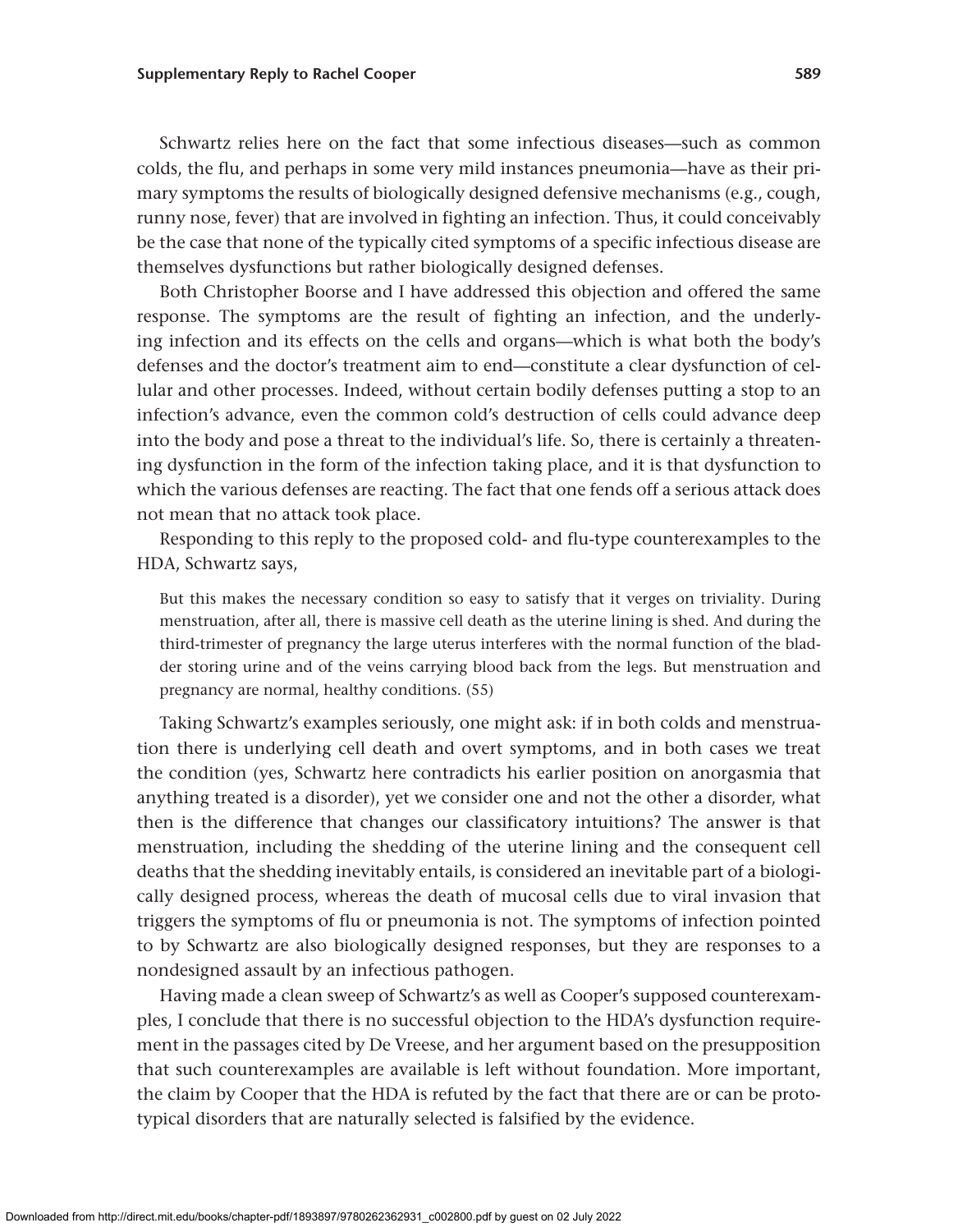#### **References**

American Psychiatric Association. 1994. *Diagnostic and Statistical Manual of Mental Disorders.* 4th ed. American Psychiatric Association.

American Psychiatric Association. 2013. *Diagnostic and Statistical Manual of Mental Disorders*. 5th ed. American Psychiatric Association.

Cooper, R. 2007. *Psychiatry and Philosophy of Science*. Routledge.

Kingma, E. 2013. Naturalist accounts of mental disorder. In *The Oxford Handbook of Philosophy and Psychiatry,* K. W. M. Fulford, M. Davies, R. G. T. Gipps, G. Graham, J. Z. Sadler, G. Stanghellini, and T. Thornton (eds.), 363–384. Oxford University Press.

Kinner, S. A. 2003. Psychopathy as an adaptation: Implications for society and social policy. In *Evolutionary Psychology and Violence,* R. Bloom and N. Dess (eds.), 57–81. Praeger.

Kirk, S. A., J. C. Wakefield, D. Hsieh, and K. Pottick. 1999. Social context and social workers' judgment of mental disorder. *Social Service Review* 73: 82–104.

Krupp, D. B., L. A. Sewall, M. L. Lalumière, C. Sheriff, and G. T. Harris. 2012. Nepotistic patterns of violent psychopathy: Evidence for adaptation? *Frontiers in Psychology* 3: 305.

Krupp, D. B., L. A. Sewall, M. L. Lalumière, C. Sheriff, and G. T. Harris. 2013. Psychopathy, adaptation, and disorder. *Frontiers in Psychology* 27: 139.

Lalumière, M. L., G. T. Harris, and M. E. Rice. 2001. Psychopathy and developmental instability. *Evolution and Human Behavior* 22(2): 75–92.

Leedom, L. J., and L. H. Almas. 2012. Is psychopathy a disorder or an adaptation? *Frontiers in Psychology* 3: 549.

Lloyd, E. 2005. *The Case of the Female Orgasm: Bias in the Science of Evolution*. Harvard University Press.

Machalek, R. 1995. Sociobiology, sociopathy, and social policy. *Behavioral and Brain Sciences* 18(3): 564.

Mealey, L. 1995a. The sociobiology of sociopathy: An integrated evolutionary model. *Behavioral and Brain Sciences* 18(3): 523–541.

Mealey, L. 1995b. Primary sociopathy (psychopathy) is a type, secondary is not. *Behavioral and Brain Sciences* 18(3): 579–599.

Moffitt, T. E. 1993. Adolescence-limited and life-course-persistent antisocial behavior: A developmental taxonomy. *Psychological Review* 100(4): 674–701.

Polimanti, R., and J. Gelernter. 2017. Widespread signatures of positive selection in common risk alleles associated to autism spectrum disorder. *PLoS Genetics* 13(2): e1006618.

Reimer, M. 2008. Psychopathy without (the language of) disorder. *Neuroethics* 1(3): 185–198.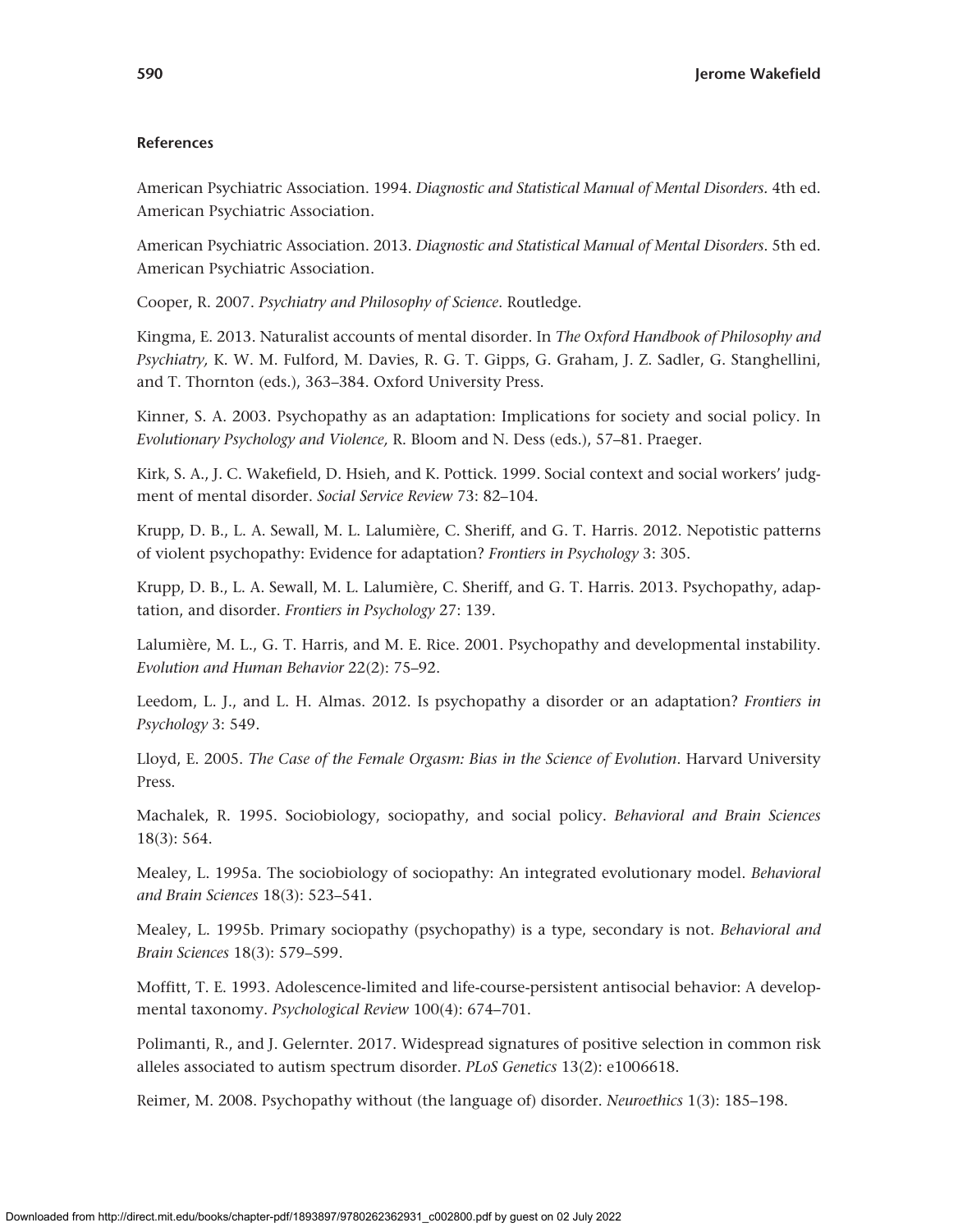Schwartz, P. H. 2007. Decision and discovery in defining "disease." In *Establishing Medical Reality: Essays in the Metaphysics and Epistemology of Biomedical Science,* H. Kincaid and J. McKitrick (eds.), 47–63. Springer.

Spitzer, R. L. 1998. Diagnosis and need for treatment are not the same. *Archives of General Psychiatry* 55: 120.

Spitzer, R. L., and J. Endicott. 1978. Medical and mental disorder: Proposed definition and criteria. In *Critical Issues in Psychiatric Diagnosis,* D. F. Klein and R. L. Spitzer (eds.), 15–40. Raven Press.

Symons, D. 1979. *The Evolution of Human Sexuality*. Oxford University Press.

Wakefield, J. C., S. A. Kirk, K. Pottick, and D. Hsieh. 1999. Disorder attribution and clinical judgment in the assessment of adolescent antisocial behavior. *Social Work Research* 23: 227–241.

Wakefield, J. C., S. A. Kirk, K. Pottick, X. Tian, and D. K. Hsieh. 2006. The lay concept of conduct disorder: Do non-professionals use syndromal symptoms or internal dysfunction to distinguish disorder from delinquency? *Canadian Journal of Psychiatry* 51: 210–217.

Wakefield, J. C., K. J. Pottick, and S. A. Kirk. 2002. Should the *DSM-IV* diagnostic criteria for conduct disorder consider social context? *American Journal of Psychiatry* 159: 380–386.

Wilson, E. O. 1975. *Sociobiology: The New Synthesis*. Harvard University Press.